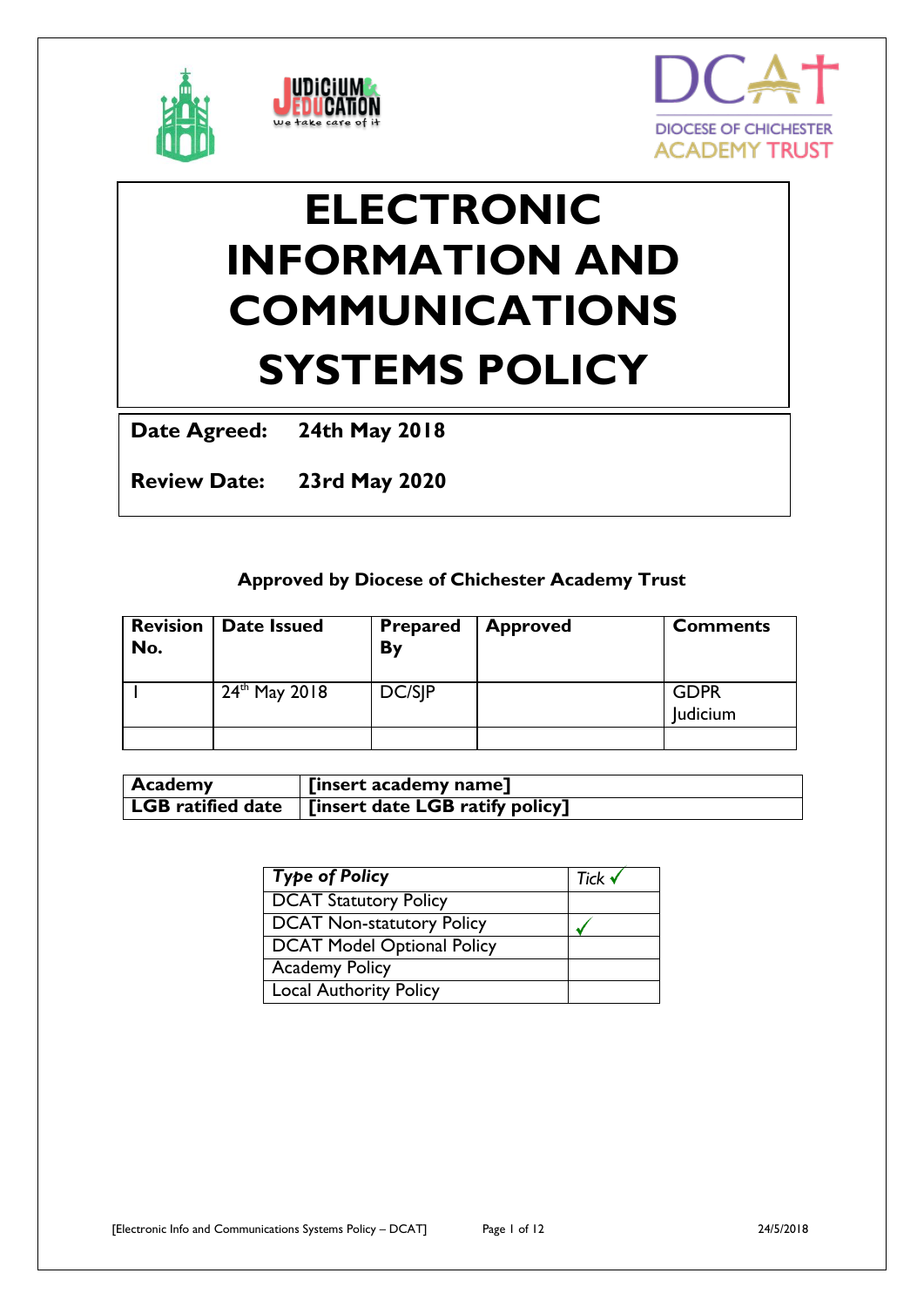





# **ELECTRONIC INFORMATION AND COMMUNICATIONS SYSTEMS POLICY**

#### **Introduction**

The Academy's electronic communications systems and equipment are intended to promote effective communication and working practices throughout the business and are critical to the success of our provision of excellent service.

This policy does not form part of any employee's terms and conditions of employment and is not intended to have contractual effect. It is provided for guidance to all members of staff at the Academy who are required to familiarise themselves and comply with its contents. The Academy reserves the right to amend its content at any time.

This policy outlines the standards that the Academy requires all users of these systems to observe, the circumstances in which the Academy will monitor use of these systems and the action the Academy will take in respect of any breaches of these standards.

The use by staff and monitoring by the Academy of its electronic communications systems is likely to involve the processing of personal data and is therefore regulated by the General Data Protection Regulation (GDPR) and all data protection laws and guidance in force.

Staff are referred to the Academy's Data Protection Policy for further information. The Academy is also required to comply with the Regulation of Investigatory Powers Act 2000, the Telecommunications (Lawful Business Practice) (Interception of Communications) Regulations 2000 and the principles of the European Convention on Human Rights incorporated into U.K. law by the Human Rights Act 1998.

All members of staff are required to comply with the provisions set out in this policy at all times to protect the Academy's electronic systems from unauthorised access or harm. Breach of this policy will be regarded as a disciplinary offence and dealt with under the Academy's disciplinary procedure and in serious cases may be treated as gross misconduct leading to summary dismissal.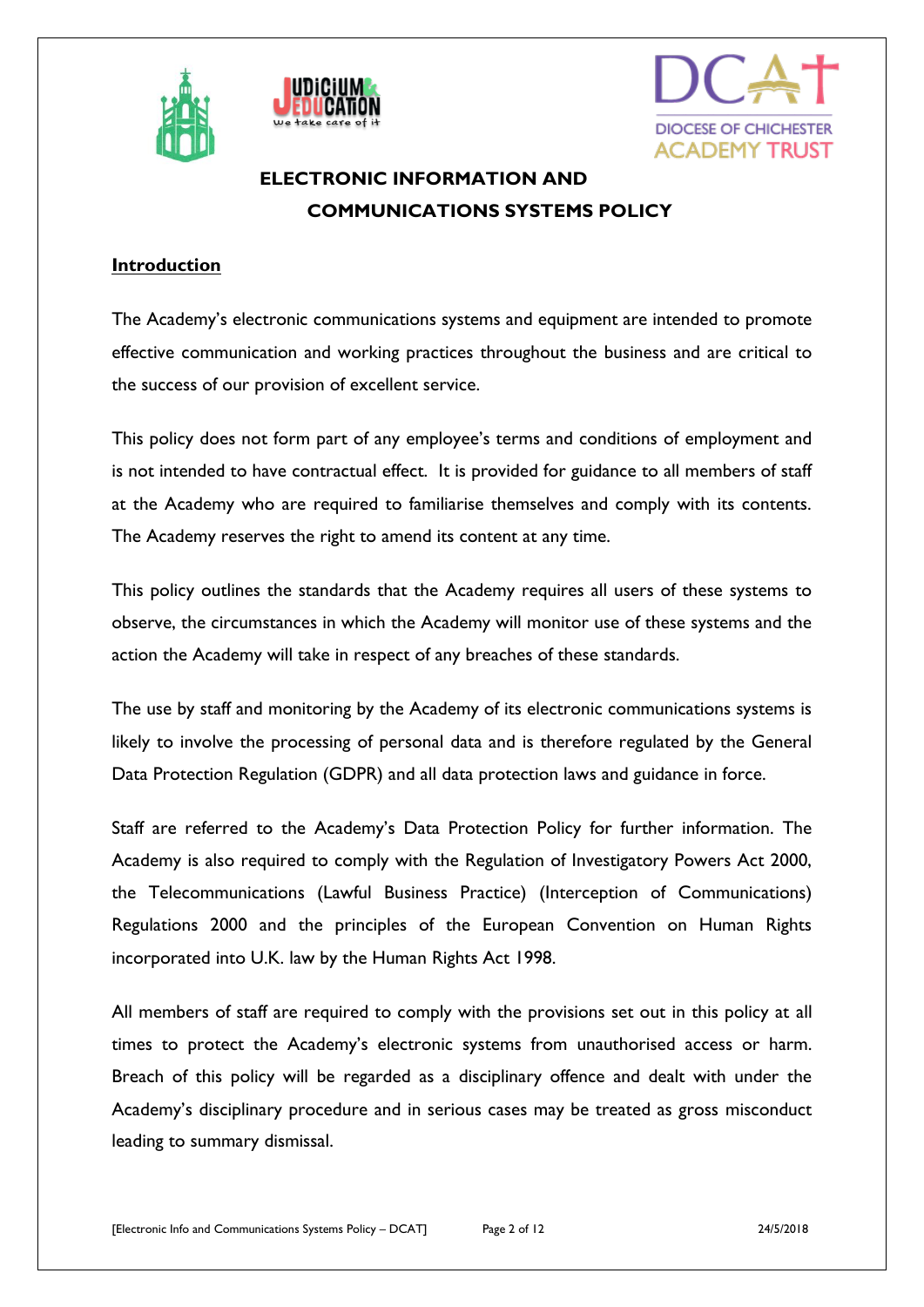





The Academy has the right to monitor all aspects of its systems, including data which is stored under the Academy's computer systems in compliance with the GDPR.

This policy mainly deals with the use (or misuse) of computer equipment, e-mail, internet connection, telephones, iPads (and other mobile device tablets), Blackberries, personal digital assistants (PDAs) and voicemail, but it applies equally to the use of fax machines, copiers, scanners, and the like.

#### **Equipment Security and passwords**

All members of staff are responsible for the security of the equipment allocated to or used by them and must not allow it to be used by anyone other than in accordance with this policy.

Passwords are unique to each user and staff are required to select a password that cannot be easily broken and which contains at least 6 characters including both numbers and letters.

Passwords must be kept confidential and must not be made available to anyone else unless authorised by a member of the Senior Leadership Group who will liaise with the Academies Business Officer as appropriate and necessary. Any member of staff who discloses his or her password to another employee in the absence of express authorisation will be liable to disciplinary action under the Academy's Disciplinary Policy and Procedure. Any member of staff who logs on to a computer using another member of staff's password will be liable to disciplinary action up to and including summary dismissal for gross misconduct.

If given access to the Academy e-mail system or to the internet, staff are responsible for the security of their terminals. Staff are required to log off or lock when they are leaving the terminal unattended or when leaving the office to prevent unauthorised users accessing the system in their absence. The Senior Leadership Group and/or Academies Business Officer may do spot checks from time to time to ensure compliance with this requirement.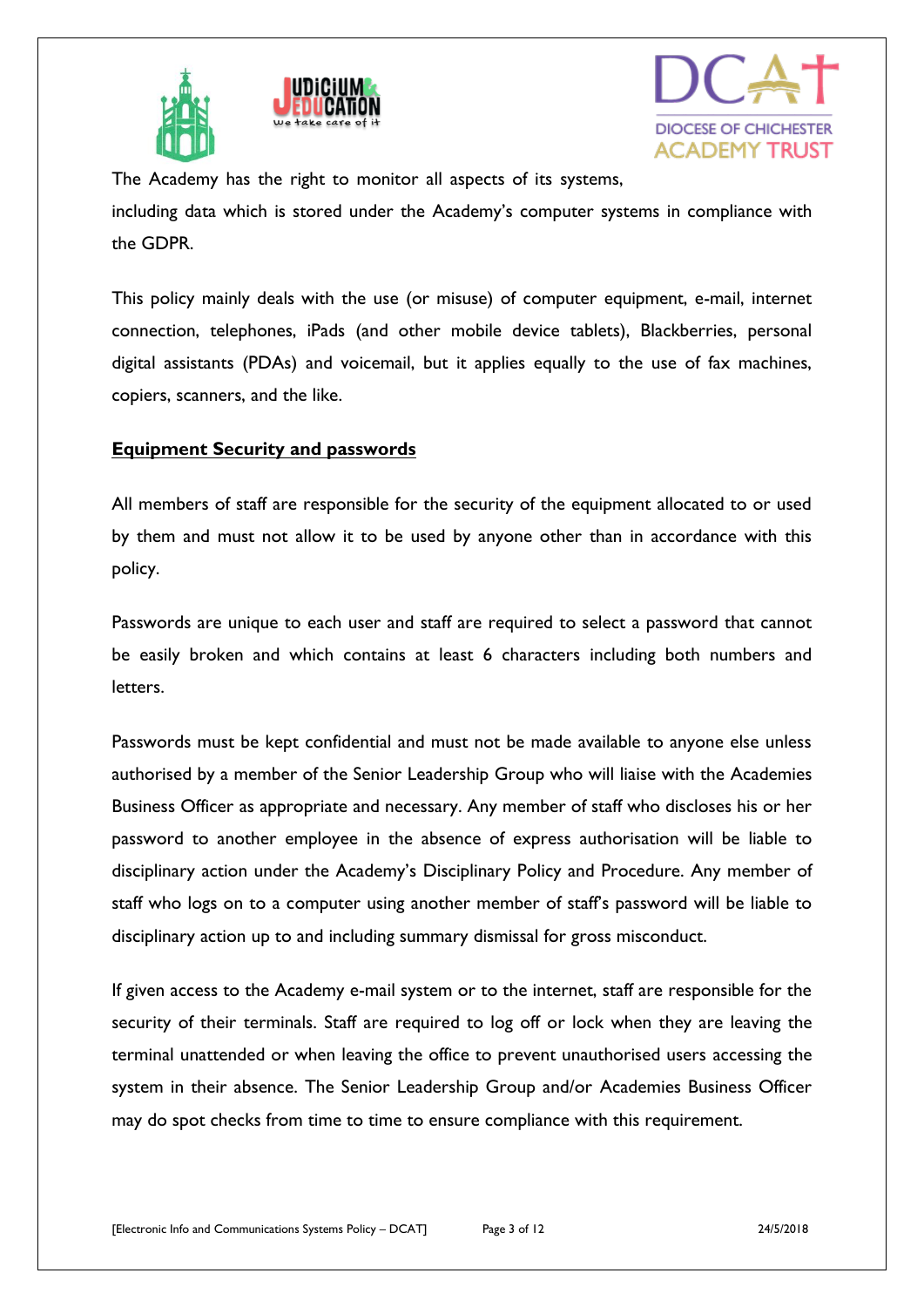



Staff should be aware that if they fail to log off or lock and leave their terminals unattended they may be held responsible for another user's activities on their terminal in breach of this policy, the Academy's Data Protection Policy and/or the requirement for confidentiality in respect of certain information.

Logging off or locking prevents another member of staff accessing the system in the user's absence and may help demonstrate in the event of a breach in the user's absence that he or she was not the party responsible.

Staff without authorisation should only be allowed to use terminals under supervision. Desktop PCs and cabling for telephones or computer equipment should not be moved or tampered with without first consulting and obtaining the express approval of Academies Business Officer.

On the termination of employment for any reason, staff are required to provide a full handover detailing the drives, folders and files where their work can be located and accessed. The Academy reserves the right to require employees to hand over all Academy data held in computer useable format.

Members of staff who have been issued with a laptop, iPad (or other mobile device tablet), PDA or Blackberry must ensure that it is kept secure at all times, especially when travelling. Passwords must be used to secure access to data kept on such equipment to ensure that confidential data is protected in the event that the machine is lost or stolen. Staff should also observe basic safety rules when using such equipment e.g. ensuring that they do not use or display such equipment in isolated or dangerous areas. Staff should also be fully aware that if using equipment on public transport documents can be easily read by other passengers.

#### **Systems Use and Data Security**

Members of staff should not delete, destroy or modify any of the Academy's existing systems, programs, information or data which could have the effect of harming or exposing to risk or harm the Academy's, its staff, students, or any other party.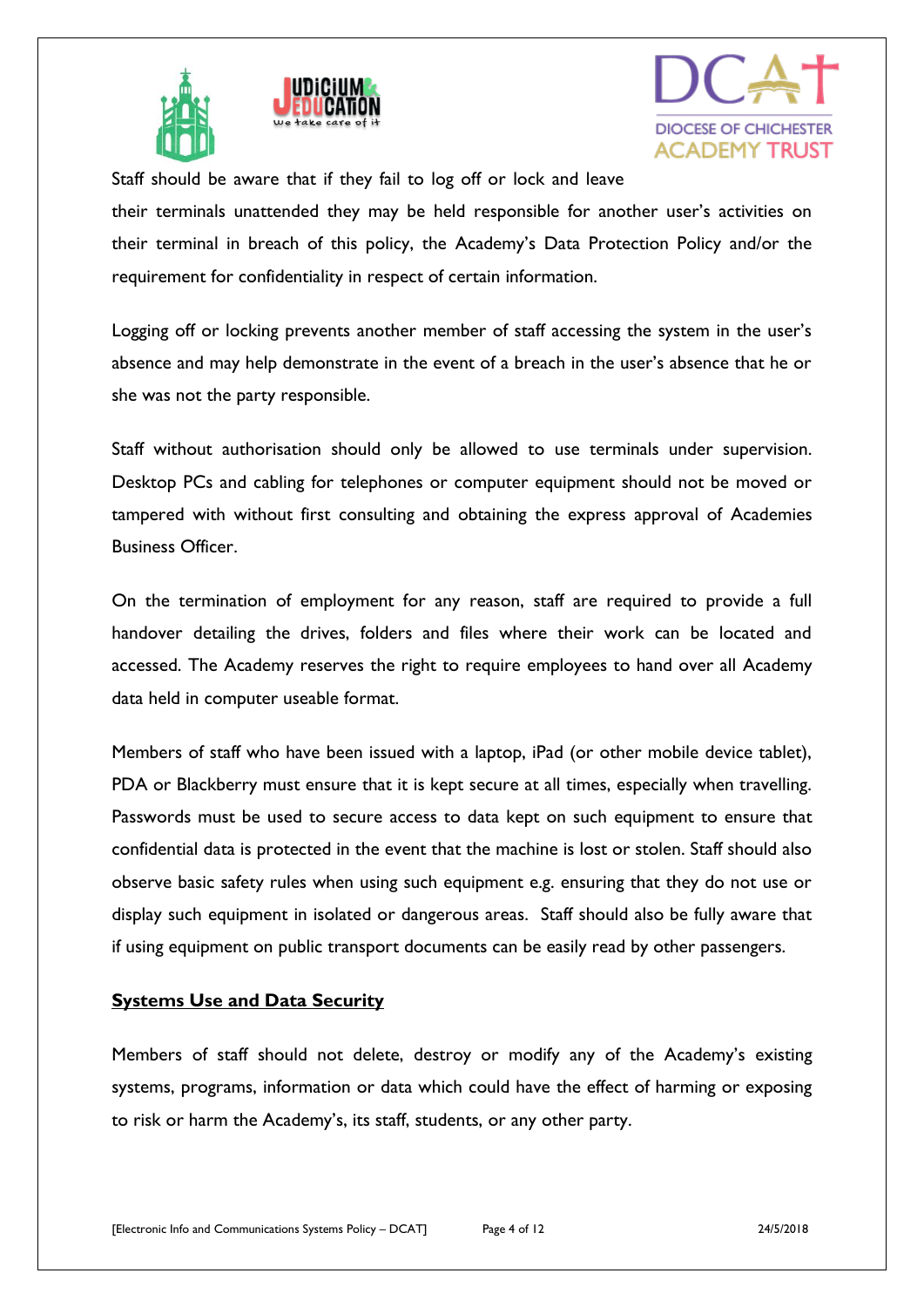



All members of staff are prohibited from downloading, installing or

running software from external sources without obtaining prior authorisation from Academies Business Officer who will consider bona fide requests for work purposes. Please note that this includes instant messaging programs, screen savers and games, files and opening any documents or communications from suspicious or unknown origins.

Where consent is given all files and data should always be virus checked before they are downloaded onto the Academy's systems. If in doubt, the employee should seek advice from Academies Business Officer or a member of the Senior Leadership Group.

No device or equipment should be attached to our systems without the prior approval of Academies Business Officer or Senior Leadership Group. This includes, but is not limited to, any PDA or telephone, iPad (or other mobile device tablet), USB device, i-pod, digital camera, MP3 player, infra-red connection device or any other device.

The Academy monitors all e-mails passing through its systems for viruses. Staff should be cautious when opening e-mails from unknown external sources or where for any reason an e-mail appears suspicious (such as ending in '.exe').Academies Business Officer should be informed immediately if a suspected virus is received. The Academy reserves the right to block access to attachments to e-mail for the purpose of effective use of the system and compliance with this policy. The Academy also reserves the right not to transmit any e-mail message.

Staff should not attempt to gain access to restricted areas of the network or to any password-protected information unless they are specifically authorised to do so.

Misuse of the Academy's computer systems may result in disciplinary action up to and including summary dismissal. For further guidance on what constitutes misuse please see the section entitled Inappropriate Use of the Academy's Systems and guidance under "E-mail etiquette and content" below.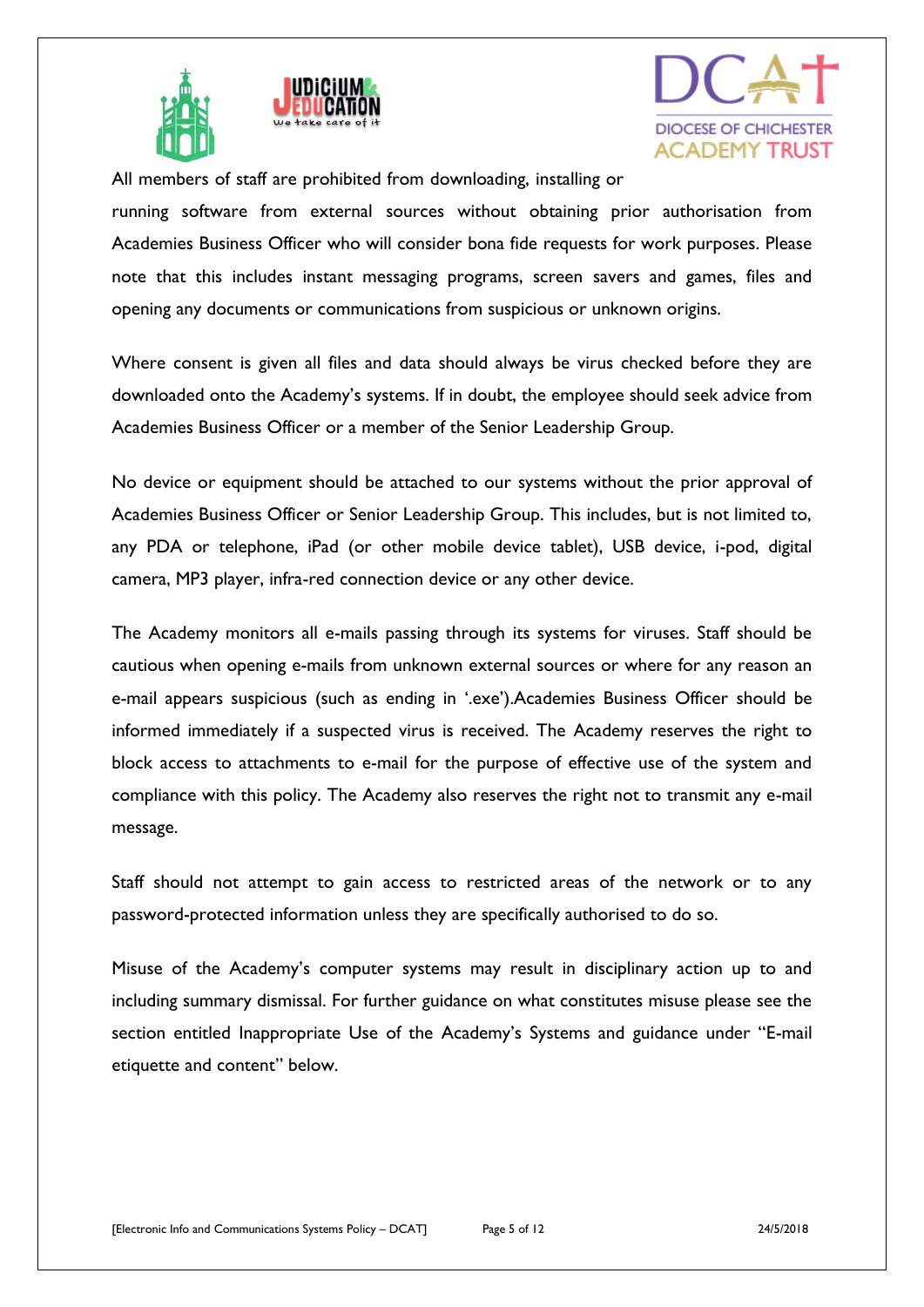



#### **E-mail etiquette and content**

E-mail is a vital business tool, but often lapses inappropriately into an informal means of communication and should therefore be used with great care and discipline.

The Academy's e-mail facility is intended to promote effective communication within the business on matters relating to the Academy's business activities and access to the Academy's e-mail facility is provided for work purposes only.

Staff are strictly prohibited from using the Academy's email facility for personal emails at any time.

Staff should always consider if e-mail is the appropriate medium for a particular communication. The Academy encourages all members of staff to make direct contact with individuals rather than communicate by e-mail wherever possible to maintain and enhance good working relationships.

Messages sent on the e-mail system should be written as professionally as a letter or fax message and should be concise and directed only to relevant individuals on a need to know basis. The content and language used in the message must be consistent with the Academy's best practice.

E-mails should never be sent in the heat of the moment or without first checking the content and language and considering how the message is likely to be received. As a rule of thumb if a member of staff would not be happy for the e-mail to be read out in public or subjected to scrutiny then it should not be sent. Where it is appropriate for information retention to keep paper copies; relevant e-mails should be printed and retained in the appropriate file.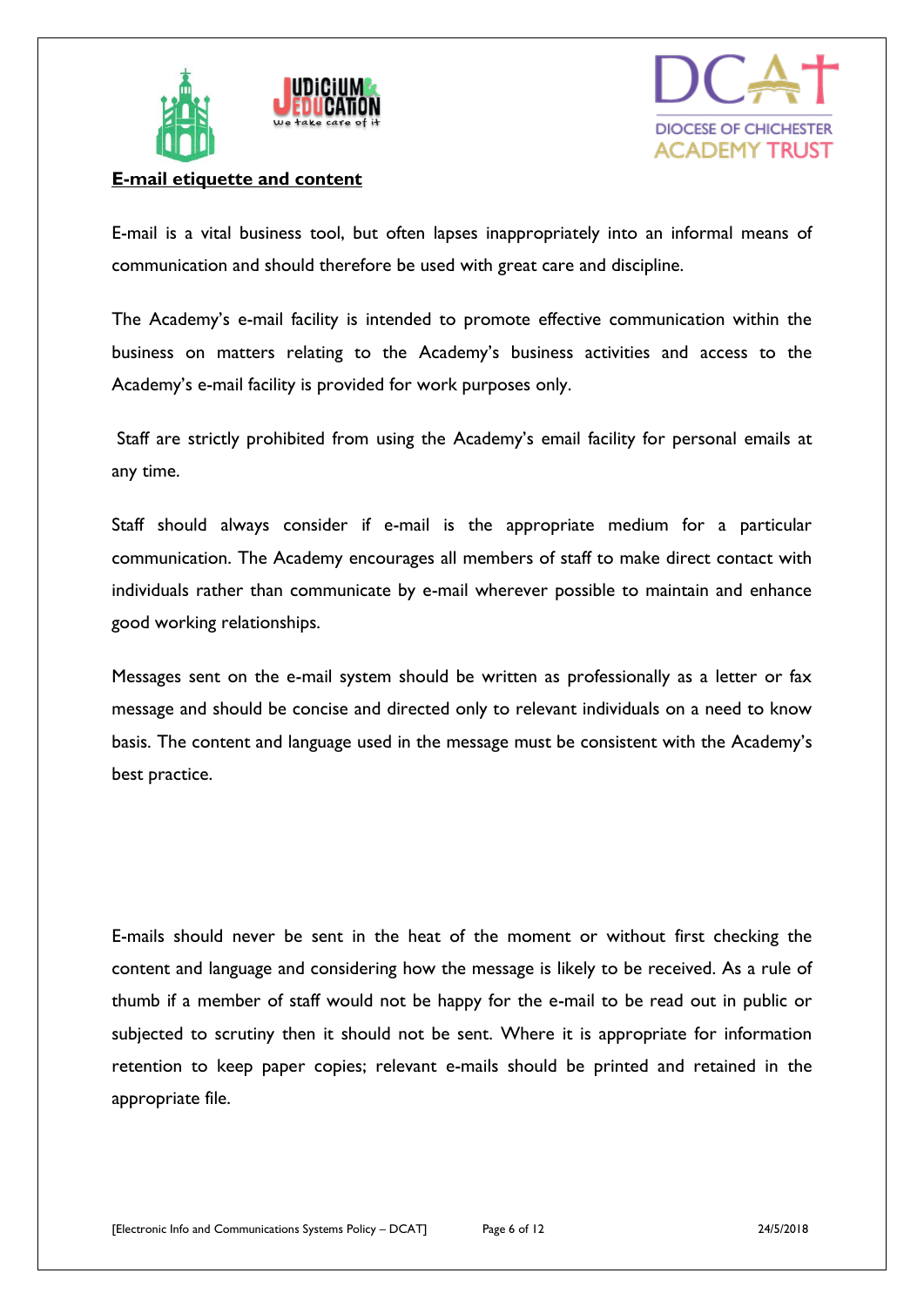



All members of staff should remember that e-mails can be the subject of legal action for example in claims for breach of contract, confidentiality, defamation, discrimination, harassment etc. against both the member of staff who sent them and the Academy. Staff should take care with the content of e-mail messages, as incorrect or improper statements can give rise to personal liability of staff and to liability of the Academy in the same way as the contents of letters or faxes.

E-mail messages may of course be disclosed in legal proceedings in the same way as paper documents. Deletion from a user's inbox or archives does not mean that an e-mail is obliterated and all e-mail messages should be treated as potentially retrievable, either from the main server or using specialist software. This should be borne in mind when considering whether e-mail is an appropriate forum of communication in the circumstances of the case and if so the content and language used.

Staff should assume that e-mail messages may be read by others and not include in them anything which would offend or embarrass any reader, or themselves, if it found its way into the public domain.

Staff should ensure that they access their e-mails at least once every working day, stay in touch by remote access when travelling or working out of the office and should use an out of office response when away from the office for more than a day. Staff should endeavour to respond to e-mails marked 'high priority' as soon as is reasonably practicable.

Members of staff are strictly forbidden from sending abusive, obscene, discriminatory, racist, harassing, derogatory or defamatory messages. If such messages are received, they should not be forwarded and should be reported to a member of the Senior Leadership Group immediately. If a recipient asks you to stop sending them personal messages, then always stop immediately. Where appropriate, the sender of the e-mail should be referred to this policy and asked to stop sending such material.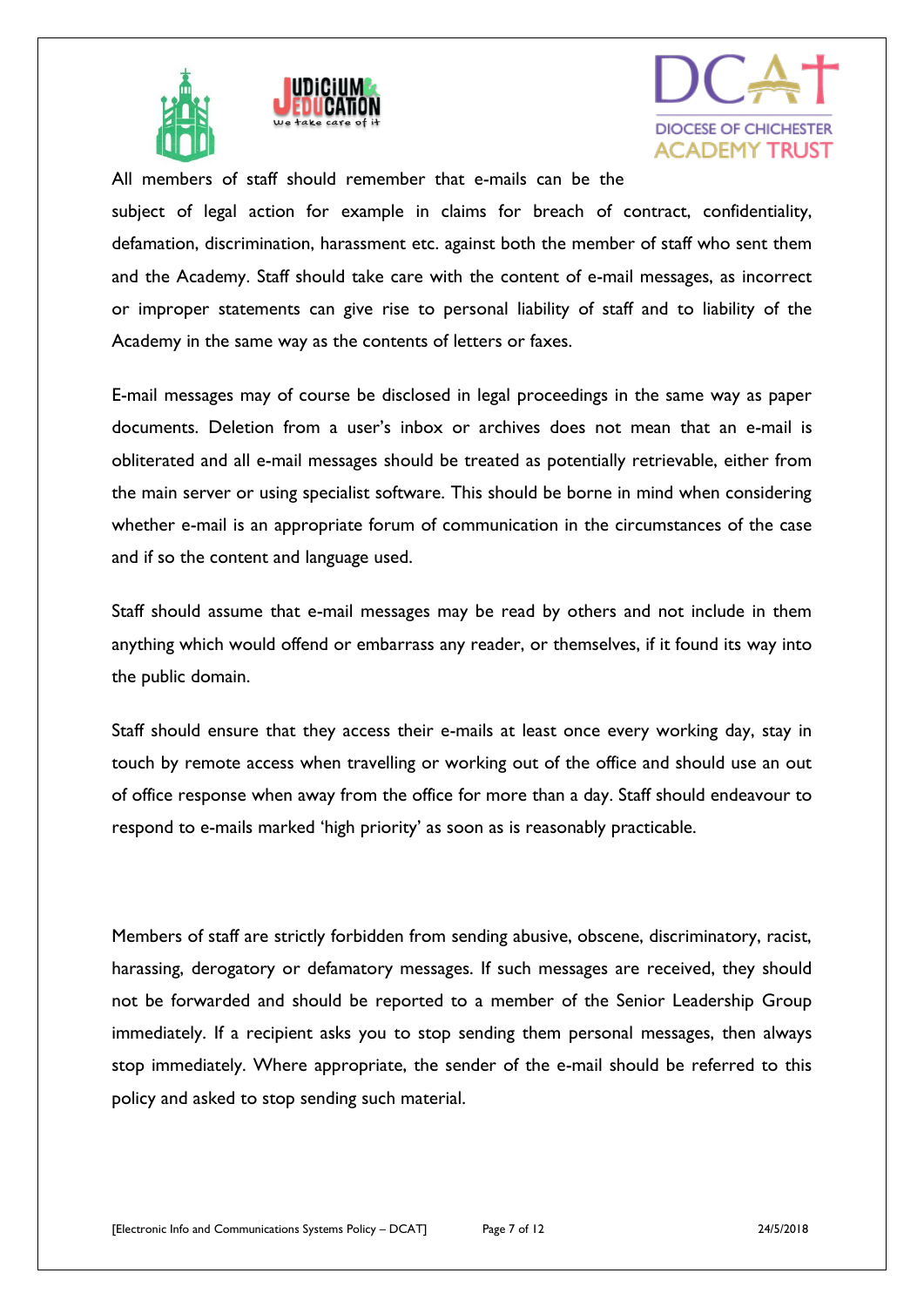





If you feel that you have been harassed or bullied, or are offended

by material sent to you by a colleague via e-mail, you should inform the Academies Business Officer who will usually seek to resolve the matter informally. You should refer to our Equal Opportunities and Diversity Policy and the Anti-Harassment and Bullying Policy for further information and guidance.

If an informal procedure is unsuccessful, you may pursue the matter formally under the Academy's formal grievance procedure. (Further information is contained in the Academy's Equal Opportunities and Diversity Policy, Anti-Harassment and Bullying Policy and Grievance Policy and Procedure.)

#### **As general guidance, staff must not:**

Send any e-mail, including resending and forwarding, containing sexually explicit or otherwise offensive material either internally or externally;

- Send any e-mail communication which may be regarded as harassing or insulting. Complaints about the performance or service of other departments or individuals must be made on a face-to-face basis in accordance with normal and courteous practice;
- Send or forward private e-mails at work which they would not want a third party to read;
- Send or forward chain mail, junk mail, cartoons, jokes or gossip either within or outside the Academy;
- Contribute to system congestion by sending trivial messages or unnecessarily copying or forwarding e-mails to those who do not have a real need to receive them;
- Sell or advertise using the systems or broadcast messages about lost property, sponsorship or charitable appeals.
- Agree to terms, enter into contractual commitments or make representations by email unless the appropriate authority has been obtained. A name typed at the end of an e-mail is a signature in the same way as a name written in ink at the end of a letter;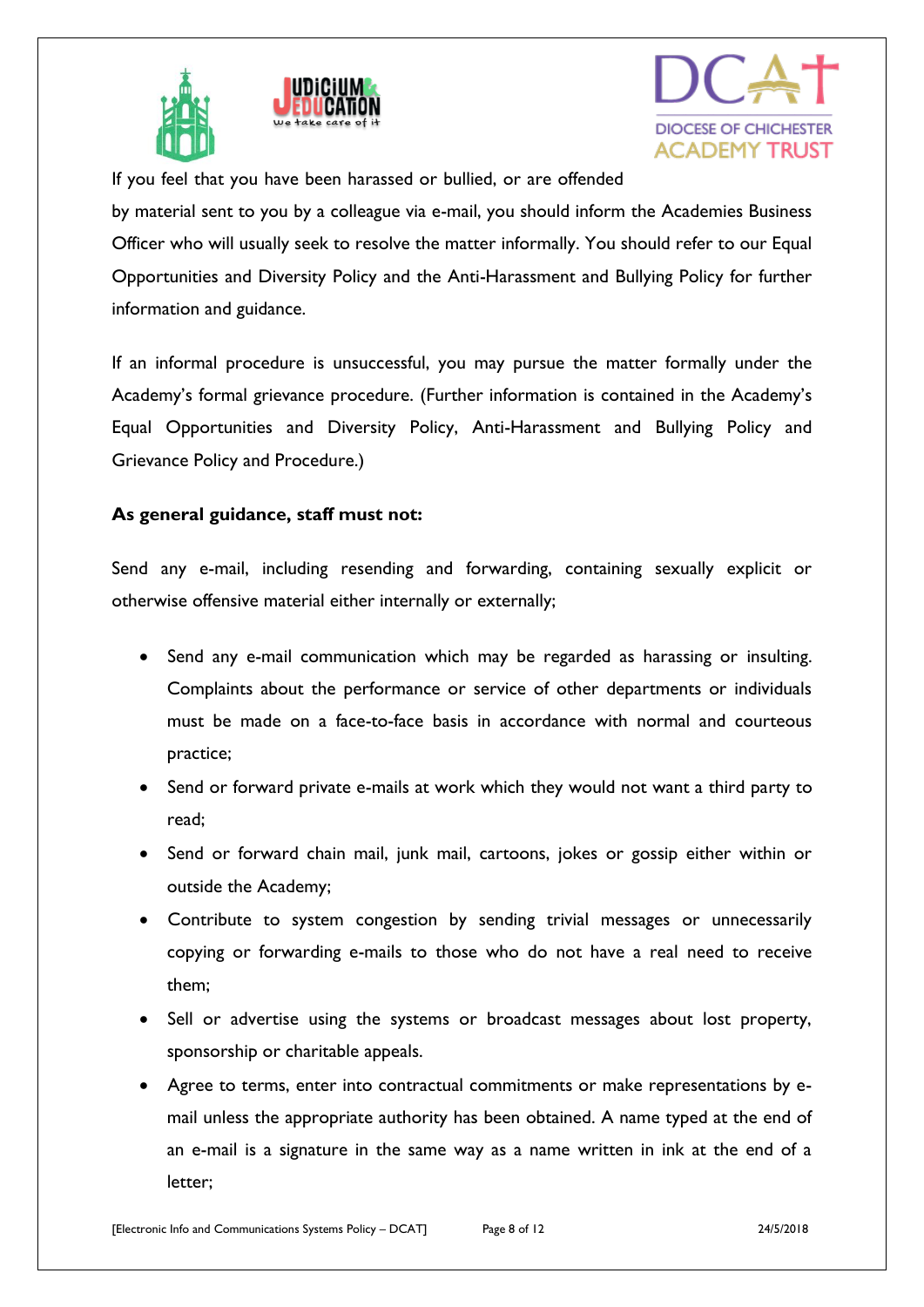





- Download or e-mail text, music and other content on the internet subject to copyright protection, unless it is clear that the owner of such works allows this;
- Send messages containing any reference to other individuals or any other business that may be construed as libellous;
- Send messages from another worker's computer or under an assumed name unless specifically authorised;
- Send confidential messages via e-mail or the internet, or by other means of external communication which are known not to be secure;
- E-mail may normally only be used to communicate internally with colleagues and students (where appropriate and necessary) and externally to parents, suppliers and third parties on academic/service related issues. Urgent or important messages to family and friends are permitted, but must be of a serious nature;

The Academy recognises that it is not always possible to control incoming mail. Any material which would be considered as inappropriate or unprofessional, sexually explicit or offensive should be deleted at once. Any member of staff who finds that they are receiving such communications from known sources is responsible for contacting that source in order to request that such communication is not repeated.

Staff who receive an e-mail which has been wrongly delivered should return it to the sender of the message. If the e-mail contains confidential information or inappropriate material (as described above) it should not be disclosed or forwarded to another member of staff or used in any way. The Academies Business Officer should be informed as soon as reasonably practicable.

# **Use of the web and the internet**

When a website is visited, devices such as cookies, tags or web beacons may be employed to enable the site owner to identify and monitor visitors. If the website is an inappropriate one such a marker could be a source of embarrassment to the Academy, especially if a member of staff has accessed, downloaded, stored or forwarded inappropriate material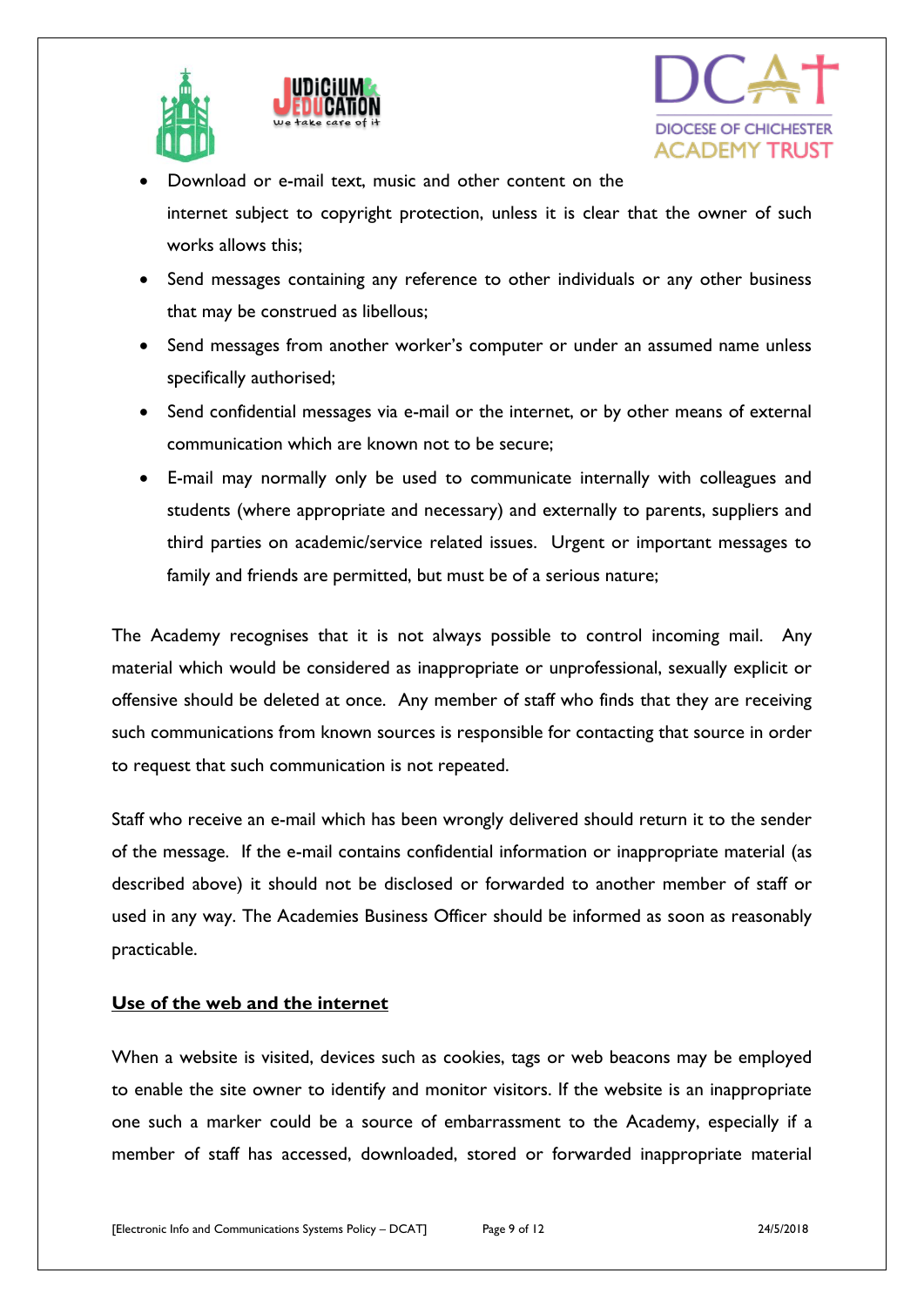



from the website. Staff may even be committing a criminal offence if, for example, the material is pornographic in nature.

Staff must not therefore access from the Academy's system any web page or any files (whether documents, images or other) downloaded from the web which, on the widest meaning of those terms, could be regarded as illegal, offensive, in bad taste or immoral. While content may be legal in the UK it may be in sufficient bad taste to fall within this prohibition.

As a general rule, if any person within the Academy (whether intending to view the page or not) might be offended by the contents of a page, or if the fact that the Academy's software has accessed the page or file might be a source of embarrassment if made public, then viewing it will be a breach of this policy.

Staff should not under any circumstances use Academy systems to participate in any internet chat room, post messages on any internet message board or set up or log text or information even in their own time.

Remember also that text, music and other content on the internet are copyright works. Staff should not download or e-mail such content to others unless certain that the owner of such works allows this.

The Academy's website may be found at http://www.centralceacademy.org/. This website is intended to convey our core values and excellence in the educational sector. All members of staff are encouraged to give feedback concerning the site and new ideas and inclusions are welcome. All such input should be submitted to the Senior Leadership Group in the first instance. Only expressly authorised and designated members of staff are permitted to make changes to the website.

The Academy has published relevant information on its own intranet for the use of all staff. All such information is regarded as confidential to the Academy and may not be reproduced electronically or otherwise for the purposes of passing it to any individual not directly employed by the Academy. Any exceptions to this must be authorised [jointly] by Josephine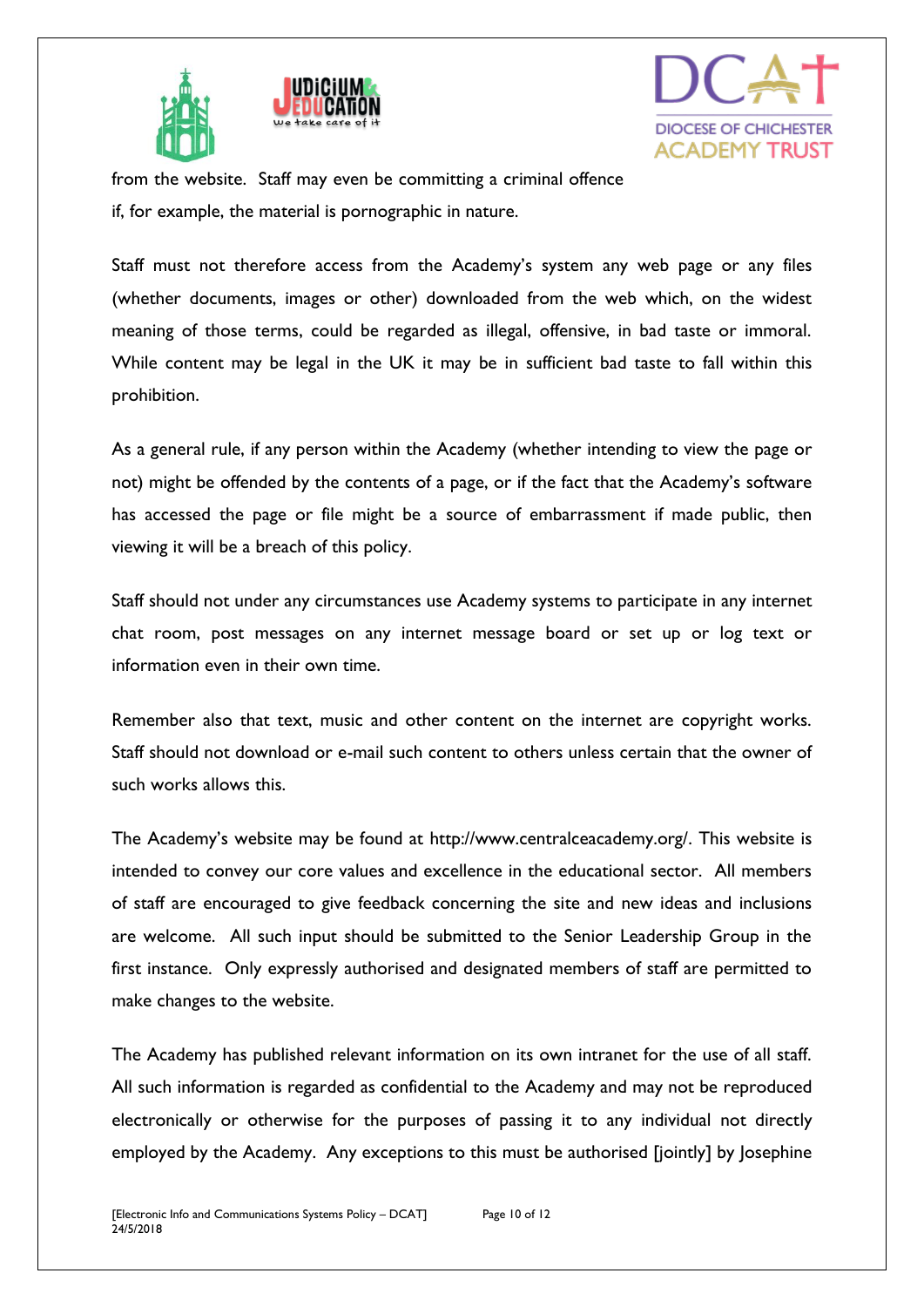





Izard Academies Business Officer who will liaise with the Senior Leadership Group as appropriate and necessary.

Staff are strictly prohibited from personal use of the Academy's systems

Staff should be aware that any personal use of the systems may also be monitored (see below) and, where breaches of this policy are found, action may be taken under our Disciplinary Policy and Procedure. Excessive or inappropriate personal use of the Academy's email facility will be treated as a disciplinary offence resulting in disciplinary action up to and including summary dismissal depending on the seriousness of the offence.

The Academy reserves the right to restrict or prevent access to certain telephone numbers or internet sites if it considers that personal use is excessive or otherwise in breach of this policy.

### **Inappropriate use of equipment and systems**

Access is granted to the web, telephones and to other electronic systems, for legitimate work purposes only.

Misuse or abuse of our telephone or e-mail system or inappropriate use of the internet in breach of this policy will be dealt with in accordance with the Academy's Disciplinary Policy and Procedure.

Misuse of the internet may, in certain circumstances, constitute a criminal offence. In particular, misuse of the e-mail system or inappropriate use of the internet by viewing, accessing, transmitting or downloading any of the following material, or using any of the following facilities, will amount to gross misconduct (this list is not exhaustive):

- (a) Accessing pornographic material (that is writings, pictures, films, video clips of a sexually explicit or arousing nature), racist or other inappropriate or unlawful materials;
- (b) Transmitting a false and/or defamatory statement about any person or organisation;